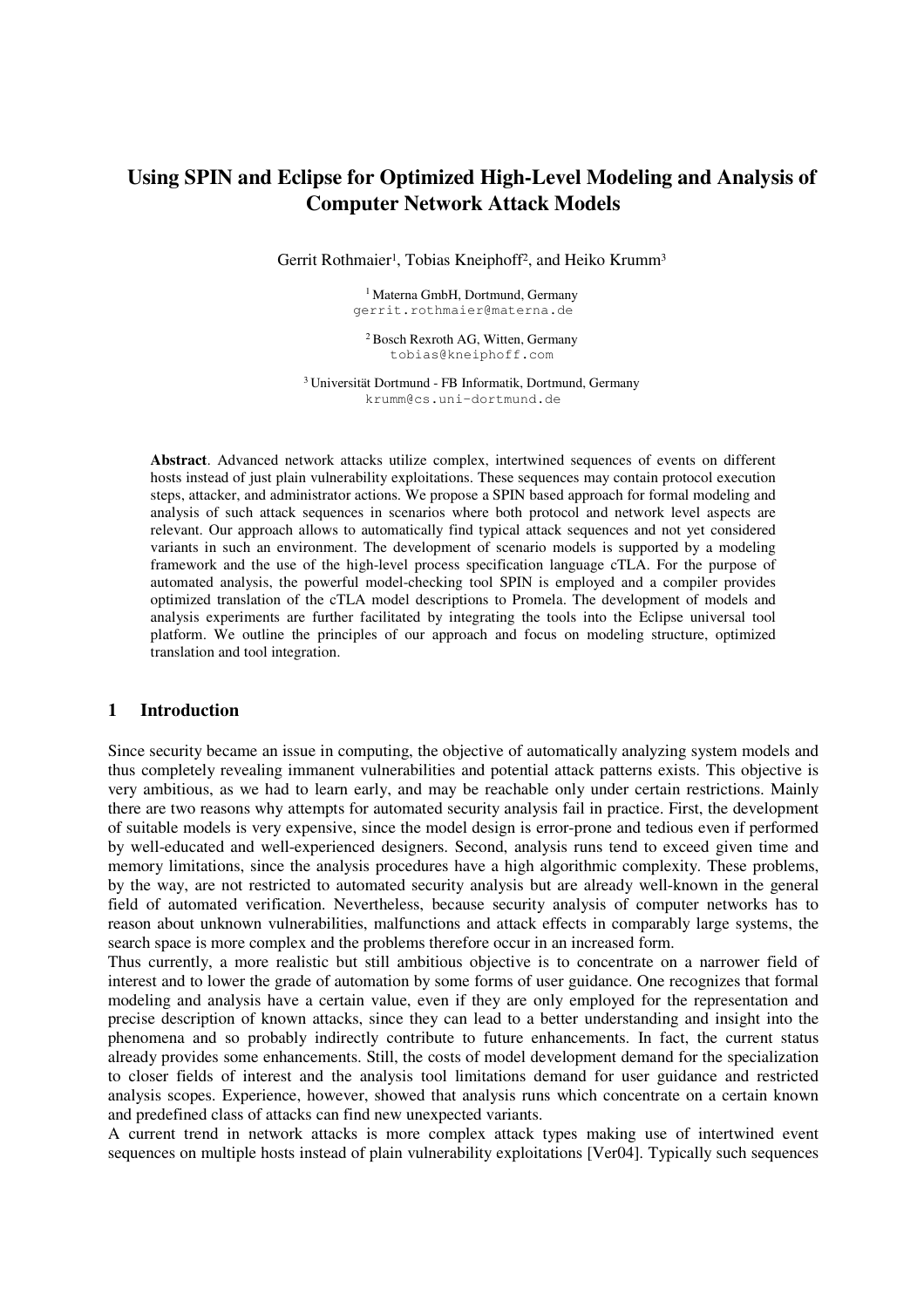combine different aspects like carefully crafted attack steps with normal protocol execution steps and administrator actions. These advanced attacks are difficult to predict and analyze due to several reasons: Network and system administrators are often overstrained by the complexity of the system structure, by the frequency of dynamic changes, by the distribution of events on multiple hosts, and by the high number of existing service interdependencies. Furthermore, interoperability requirements force well-established basic management functions and protocols to remain in operation, even if they have been designed without special regard to security issues. Since these basic functions and protocols form the foundations of today's networks, successful attacks pose substantial threats. In view of that background we basically aim to support the clear modeling of complex attack sequences for a better understanding of the interrelations between different aspects like protocol weaknesses and attacker and administrator actions. Moreover the objective exists that models of interesting scenarios can automatically be analyzed in order to clarify supposed attack propagation processes and to find out possible variants.

With respect to the type of modeling, we have to reflect that management operations appear as processes consisting of sequences of steps where each step performs a set of contiguous modifications of a system component. The interesting effects therefore trace back to functional interactions between processes. Consequently, we resort to formal modeling and analysis techniques for the functional aspects of concurrent process systems.

Considering the problems of formal analysis which result from the expensive model design and the limitations of automated analysis tools, we follow up a combined approach which is mainly based on two elements. First, the system verification tool *SPIN* [Hol97, Hol03] is applied for automated analysis in order to profit from its powerful analysis procedures. Second, the development of models is supported by a modeling framework which provides model architecture guidelines and re-usable model definition components. The framework applies the high-level process specification language *cTLA* [HK00], which is a variant of Leslie Lamport's *Temporal Logic of Actions TLA* [Lam94] and provides for the modular definition of process types and the derivation of new process types by refinement and composition. Therefore, *cTLA* facilitates the efficient re-use and adaptation of framework elements, and, in comparison to *SPIN's* model description language *Promela*, supports more abstract and logically structured model definitions. The link to *SPIN* is provided by a compiler translating *cTLA* model definitions into *Promela*. Besides just translating models the compiler applies model optimizations. Moreover, the practical application of our approach is supported by means of a model development environment, which is implemented by extensions to the well-known software development tool *Eclipse* [Ecl05].

The approach has already been applied successfully to the modeling and analysis of different scenarios. [RPK04] presents the modeling and *SPIN*-based analysis of *ARP* spoofing like attacks respectively erroneous network management actions in a small LAN. Furthermore, [RK05] describes the modeling and analysis of *RIP* routing protocol attacks.

This paper focuses on the compositional structure of our models, the optimized translation of our models to *Promela* and the integration of *SPIN* and related tools into the *Eclipse* universal tool platform. As a next step, after addressing related work, we give an outline of the modeling framework and the model definition language *cTLA*. Two example models clarify the framework's application and highlight the compositional structure of our *cTLA* modeling. Then we discuss the principles of translating *cTLA* models to *Promela*. Model optimizations are outlined in the next section. Finally we describe how model editing, model translation, and *SPIN*-based analysis are integrated into *Eclipse*.

## **2 Related Work**

Formal analysis and verification of security properties can be generally structured into *program and protocol verification*. Program verification shall enhance the trustworthiness of software systems (e.g. [BR00]). In protocol verification security weaknesses of protocols shall be found. Basic and cryptographic protocols (e.g. [MS02]) are particularly interesting. In both fields a variety of basic methods is applied, including classic logic and algebraic calculi (e.g. [KK03]), special calculi (e.g. [BAN89]), and process system modeling techniques (e.g. [LBL99]). Different kinds of analysis tools are used, including logic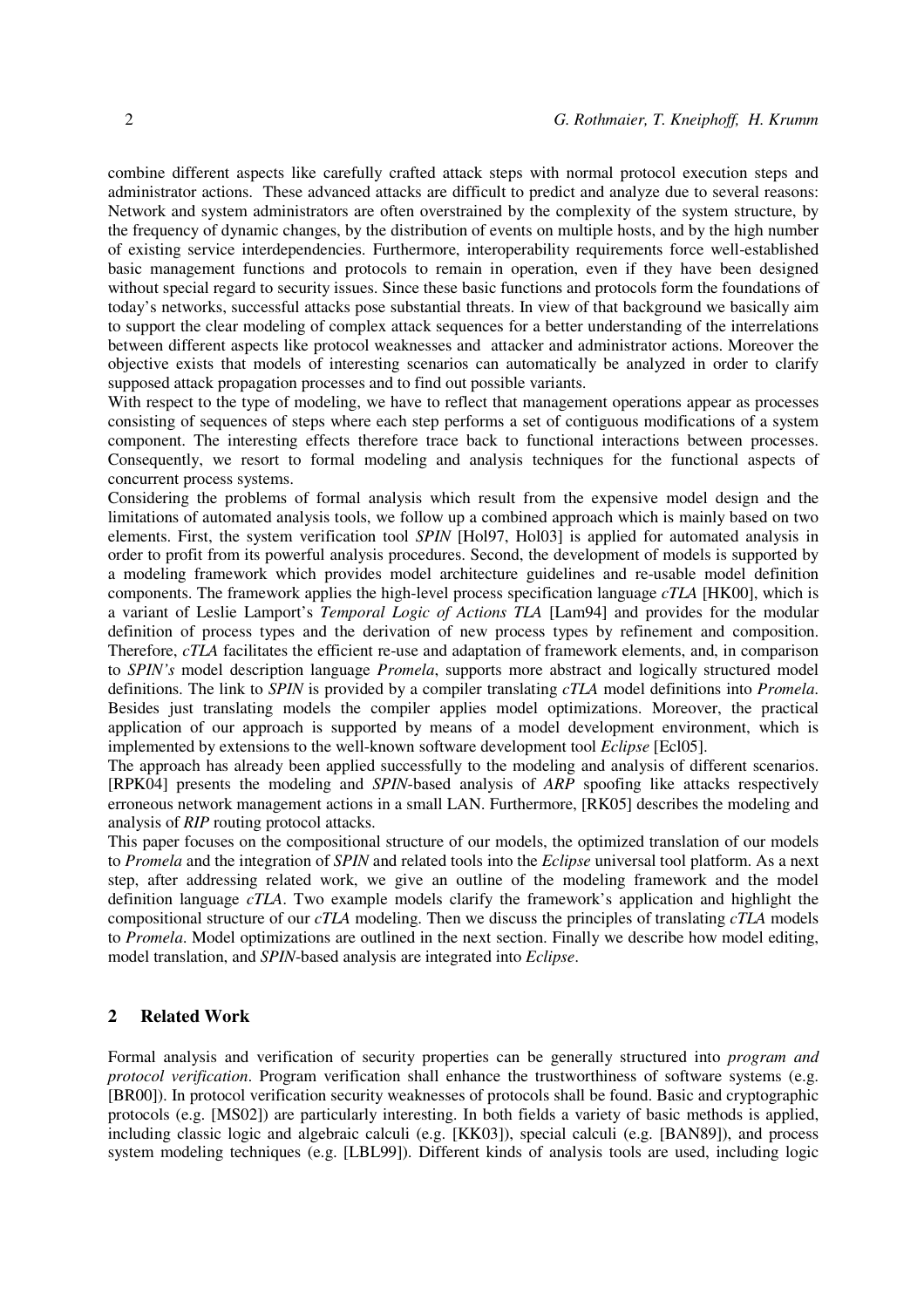programming environments like *Prolog*, expert system shells, theorem provers, algebraic term rewriting systems, and especially model checkers (e.g. [HJ04]). Some approaches even combine several analysis techniques [Mea96].

The formal modeling and analysis of complex, intertwined attack types in computer network scenarios is a relatively new field. Existing approaches either focus abstractly on protocols and disregard more low-level network aspects like topology, connectivity, and routing or the other way around. For example, in [RS98, RS02] the analysis of attack sequences resulting from the combined behavior of system components is described for a *single* host. A process model is used which is specified in a *Prolog* variant. Security properties are expressed by labeling states safe and unsafe. Execution sequences which lead to unsafe states and correspond to vulnerability executions are searched using a *Prolog* based programming environment.

In [AR00, NBR02] an approach called *topological vulnerability analysis* is presented. A network of hosts is checked for attack sequences consisting of combining predefined vulnerabilities. The host modeling consists of two sets representing existing vulnerabilities and attacker access level. Network topology is modeled using a multi-valued connectivity matrix. Protocols are represented very simply through fixed values in the connectivity matrix; no sending, receiving, or processing of protocol elements is modeled. Exploit definitions have to be given with the model. Using *SMV*, [Ber01] possible combinations of the given vulnerabilities leading to the violation of a property (e.g. attacker has root access level on a specified host) are analyzed.

Our approach supports modeling and analysis regarding both network and protocol level aspects in a single model. With respect to efficient modeling, the framework makes use of techniques invented for high-performance implementation of protocols. In particular we learned from the activity thread implementation model which schedules activities of different protocol layers in common sequential control threads [Svo89], and from integrated layer processing which combines operations of different layers [AP93]. Partial order reductions, proposed in [ABH97], have a strong relationship to the activity thread implementation model providing the basis for the elimination of nondeterministic execution sequences. Furthermore, approaches for *Promela* level model optimizations have to be mentioned. Many interesting low-level optimizations are described in [Ruy01].

## **3 Modeling Framework**

In order to foster re-use and reduce the effort needed for modeling, we looked into the possibility of creating a framework for formal modeling of computer networks. Because frameworks usually make heavy use of object-oriented mechanisms for composing elements and describing their relationships, we have to use a specification language that can express such concepts as well.

## **cTLA 2003 Specification Language**

*cTLA* is based on *TLA* [Lam94], but supports explicit notions of process instances, process types, and process type composition [HK00]. Furthermore, *cTLA* 2003 adds object-oriented process composition types. Here we only give a conceptual overview of *cTLA* 2003. A language oriented description can be found in the technical report [RK03].

A *cTLA* specification describes a *state-transition system* which is composed of subsystems. These subsystems may be composed of further subsystems but are finally sets of process instances. Thus, after resolving subsystems, a *cTLA* system is always a composition of *process instances*.

Process instances belong to processes, which are typed. Each *process type* describes its own, selfcontained state-transition system. In the simplest case, a process type does not use composition, but is completely self-contained. The state space of such a *simple process type* is completely defined through the set of local variables. Its transitions consist just of the process's actions. Actions are parameterized and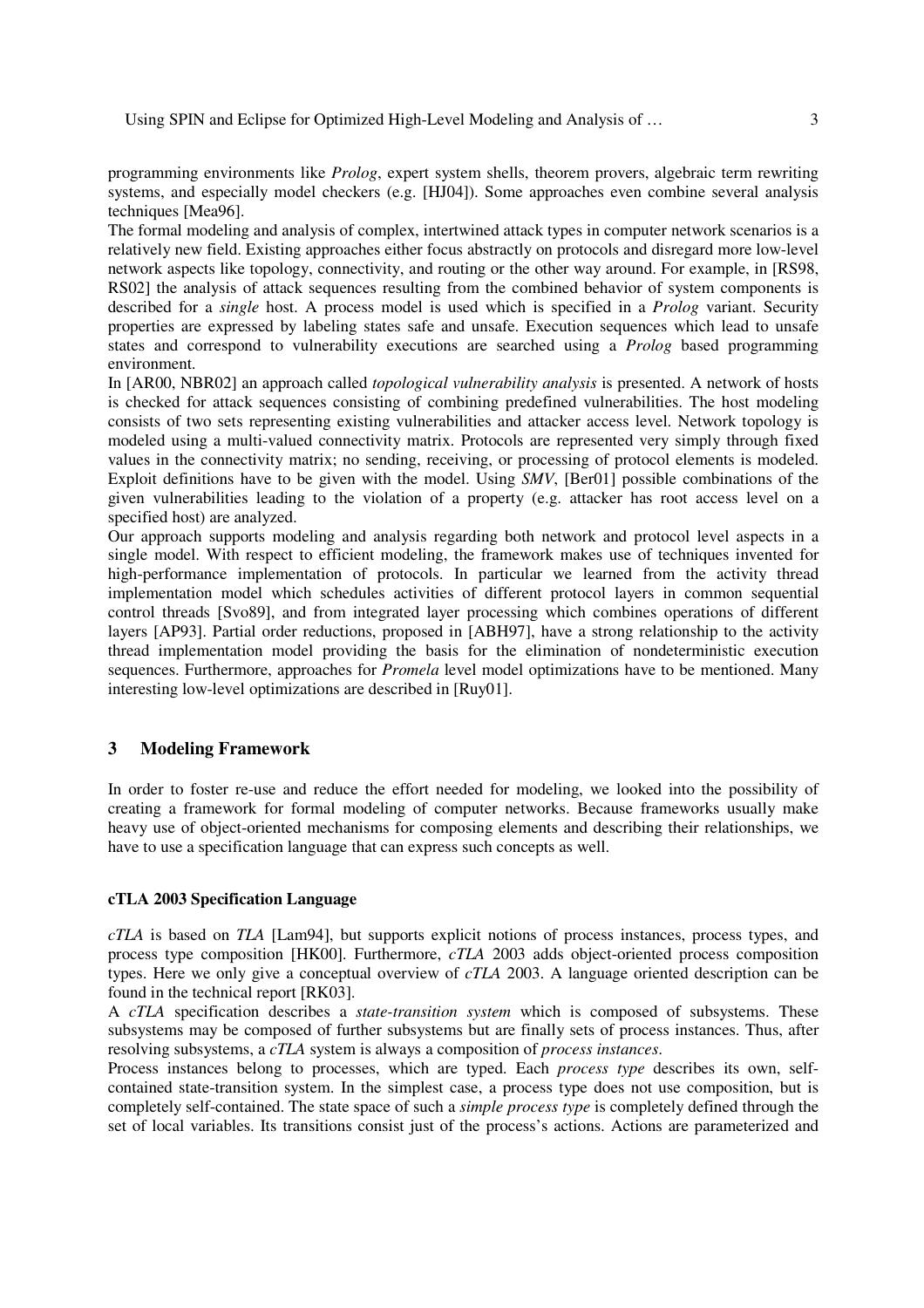describe atomic transitions consisting of guards and effects. *Guards* define conditions that must be met to make the action executable, *effects* describe the state changes triggered by the action's execution.

Object oriented mechanisms are introduced with the *cTLA process composition type* EXTENDS and CONTAINS. These composition types allow new process types to be derived from other process types. The state space and the transitions of such process types depend not only on the locally defined variables and actions, but also on the state and transitions of the inherited process types.

Synchronization and communication between process instances is done via *joint actions*. Joint actions couple 1..n actions of process instances, i.e. their guards and effects are conjugated. All process instances not taking part in a joint action perform a *stuttering step*. On the system level, *system actions* have to be given to define the possible state transitions.

As an example, consider **Figure 1**. A simple *cTLA* System Sys1 contains three process instances NodeA, NodeB and PhysMedia which are instances of types Node respectively Media. Each instance has it's own variables and actions. Four system actions, na  $rcv(\text{pkt})$ , na snd(pkt), nb snd(pkt) and nb\_rcv(pkt) are defined through *coupling* of instances' actions. For example, action na\_rcv(pkt) couples NodeA's rcv action with PhysMedia's out action and NodeB performs a stuttering step.



**Figure 1**: Action Coupling in a Simple cTLA System

#### **Computer Network Modeling Framework**

Frameworks as known from the world of object oriented programming consist of classes and their relationships. With process types and process composition types we have similar mechanisms available in *cTLA* 2003. We aim to transfer qualities known from object oriented frameworks like "natural modeling", broad level re-use of proven elements and architectures to formal modeling, especially of computer network related scenarios. Thus, we developed a modeling framework for TCP/IP based computer networks in *cTLA* 2003. We only give an overview of the framework here, an element-by-element description can be retrieved via our web site [Rot04].

The framework is structured into layers horizontally (c.f. **Figure 2**). The first layer, *Enumerations & Functions*, is used to define the network topology, initial address assignment and protocols desired for a model. For example, the enumeration ZoneIdT contains the model's zones (usually matching Ethernet segments), the function fSrcToIa is used to assign initial addresses and the enumeration ProtocolT symbolically lists protocols required in the model.

The second layer, *Data Types*, contains common data types for interfaces, packets and buffers used by other elements of the framework. For instance, the type InterfaceT combines attributes of an interface; PacketT is a record used to represent a packet and PacketBufT defines a buffer for such a packet.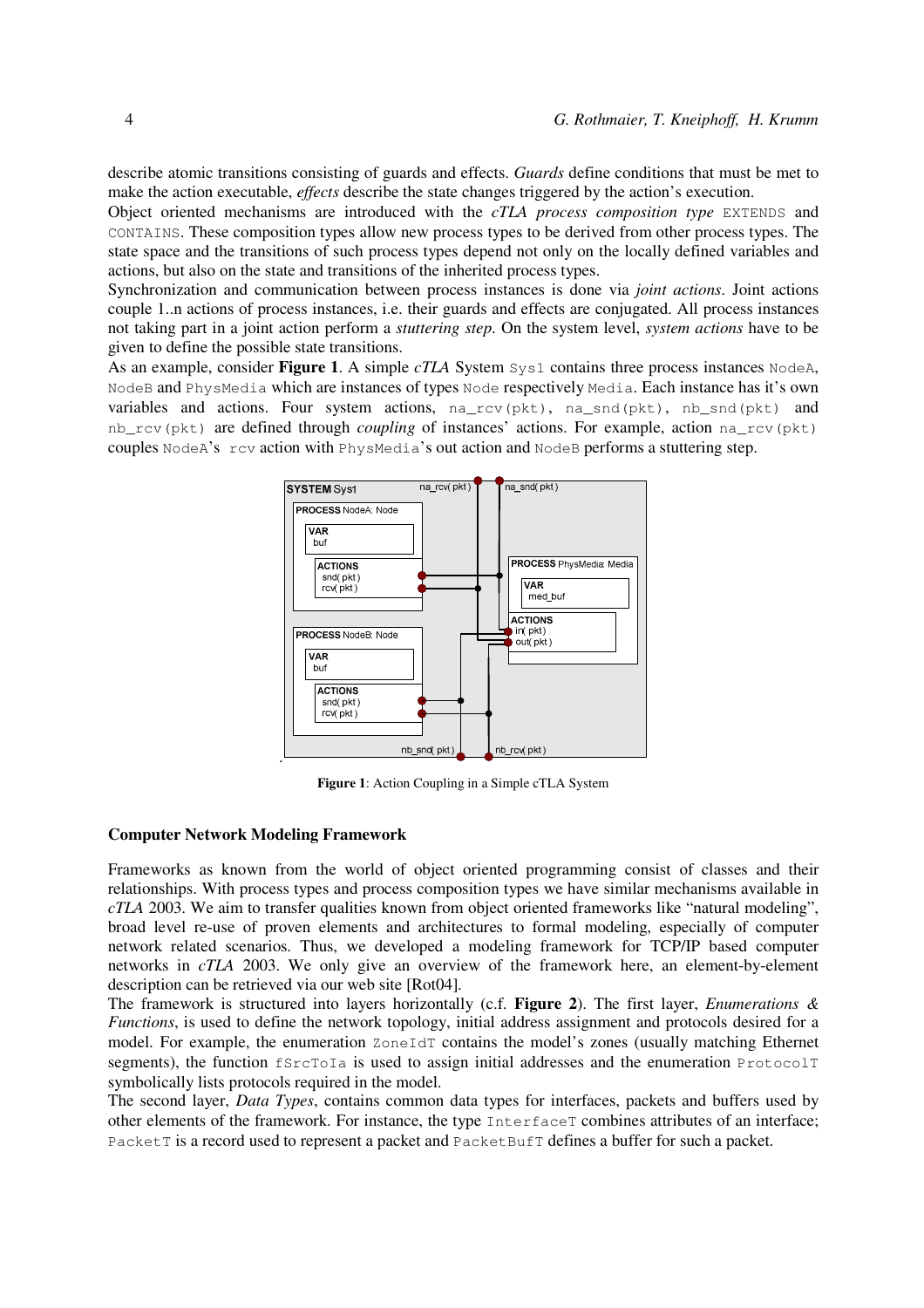

**Figure 2:** Framework Layers and Structure

Finally, the third layer, *Process Types*, provides core process types. For example, process type RouterIpNode models the basic behavior of a forwarding IP node and HostIpNode represents a passive IP host node. Through inheritance behavior is specialized. For example, ActiveHostIpNode adds behavior for the processing and sending of packets to HostIpNode.

Usually, all layers of the framework collaborate to model a conception. For example, a scenario's network topology is modeled by several functions (e.g. fSrcToZone) and enumerations (e.g. ZoneIdT), together with appropriate handling by processes (e.g. Media, HostIpNode, RouterIpNode) and their actions (e.g. out, rcv) which are parameterized with data types (e.g. PacketT).

During the design of the core process types we realized the usefulness of ideas known from *efficient protocol implementation techniques*. Especially the *activity thread* [Svo89] approach, which schedules activities of different protocol layers in common sequential control threads, and *integrated layer processing* [AP93], which combines operations of different layers, were helpful. Following these approaches allowed us to save on the required number of actions and buffers for the processing of packets. After translation to *Promela*, fewer actions and buffers lead to a reduced *SPIN* state-vector size and less possible transitions.

Example models use the basic structure and node types given by the framework. Of course, they usually have to add their own specific node types, e.g. RipRouterIpNode. These node types are derived from the framework's basic nodes and add data structures and behavior e.g. for processing additional protocols like RIP routing.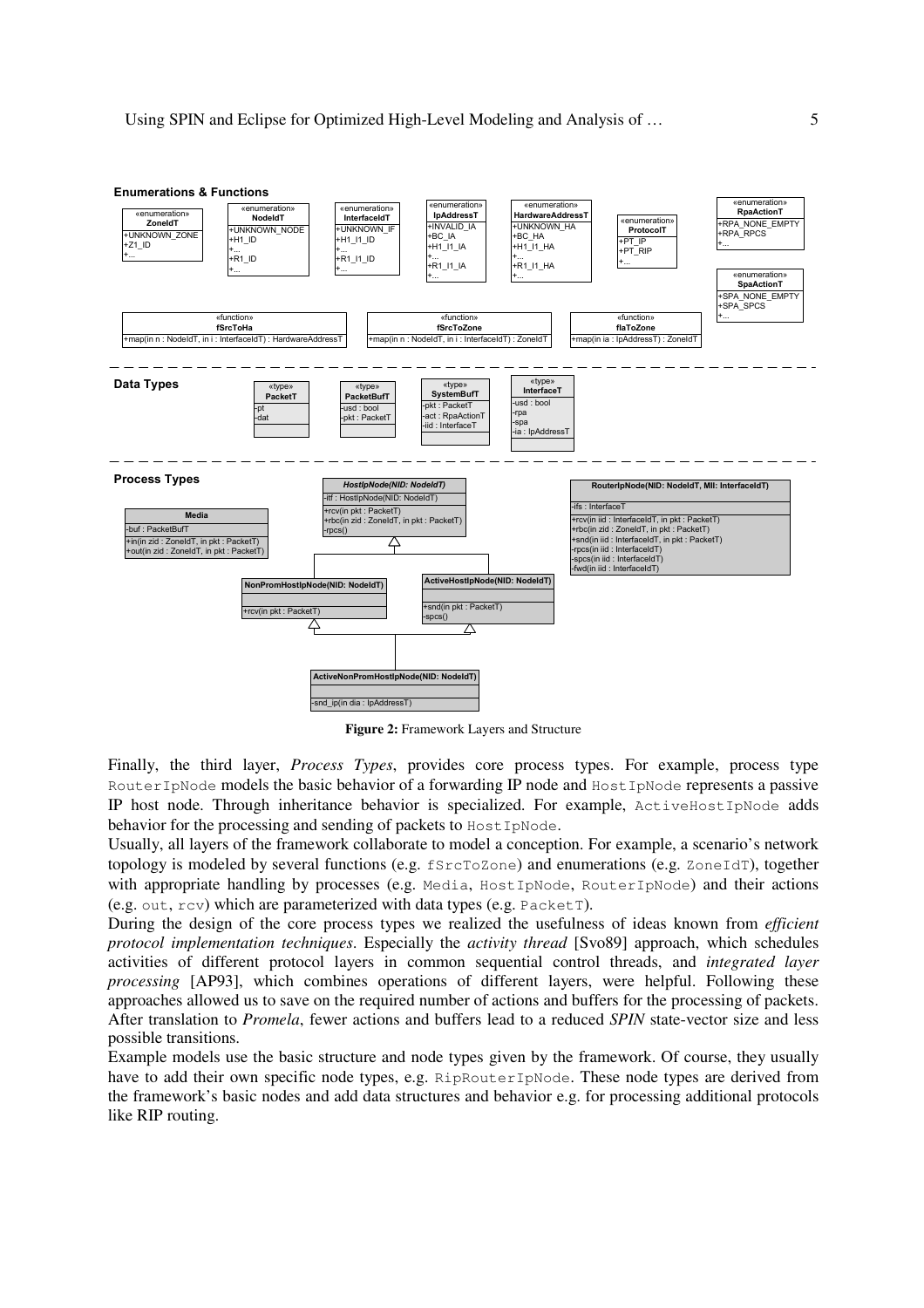#### **4 Example Models**

Our approach has already been successfully used for the modeling and analysis of two example scenarios, the IP-ARP and RIP models. Here, we focus on the structure of the models and the relationship to the framework here.

#### **IP-ARP Model**

In the IP-ARP scenario, a small LAN with three hosts running a basic TCP/IP stack is modeled. This scenario is analyzed for confidentiality violations, i.e. packets received by non-intended recipients [RPK04]. The IP-ARP *cTLA* model structure – based on a preliminary version of the current framework – is depicted in **Figure 3**.



**Figure 3**: Compositional Structure of the IP-ARP Model

For the hosts, instances of the IpArpNode process type, which extends HostIpNode from the framework, are used. The IpArpNode process type adds support for a low-level ARP protocol layer. ARP queries are broadcasted for resolving yet unknown IP to hardware address mappings. ARP replies are processed and a local ARP cache is managed. On the IP level, changing of assigned IP addresses through management actions is added. Furthermore, packets to destination IP addresses with hardware addresses not yet in the ARP cache are buffered and the ARP layer is signaled. The LAN itself is modeled by a one zone Media instance with appropriate supporting enumerations (ZoneIdT, NodeIdT) and topology functions (fSrcToZone). Finally, the system is defined as an instance of the IpArpExample process type which is in turn a composition of one Media and three IpArpNode instances.

Depending on the inserted assertions modeling confidentiality properties, various violating sequences can be found. Interestingly, these sequences can be triggered by both ARP attacks and certain IP change management actions.

#### **RIP Model**

The RIP scenario consists of three LANs, connected by three routers R1, R2, R3 in a triangle-like fashion. Representative hosts H1, H2, HA are chosen from the LANs. The hosts are TCP/IP nodes, the routers additionally run the RIP protocol. In this scenario, man-in-the-middle attacks through forged RIP updates by host HA on communication between hosts H1 and H2 are analyzed [RK05].

In the RIP model, all routers are instances of RipRouterIpNode (cf. **Figure 4**), which is based on RouterIpNode from the framework. The RipRouterIpNode type adds functionality for processing and sending RIP update messages and updating its routing table accordingly. The hosts are modeled by different process types ultimately based on  $H \circ t$  prode according to their role in the scenario (attacker, active or passive communication partner). The LANs are modeled by a six zones Media instance with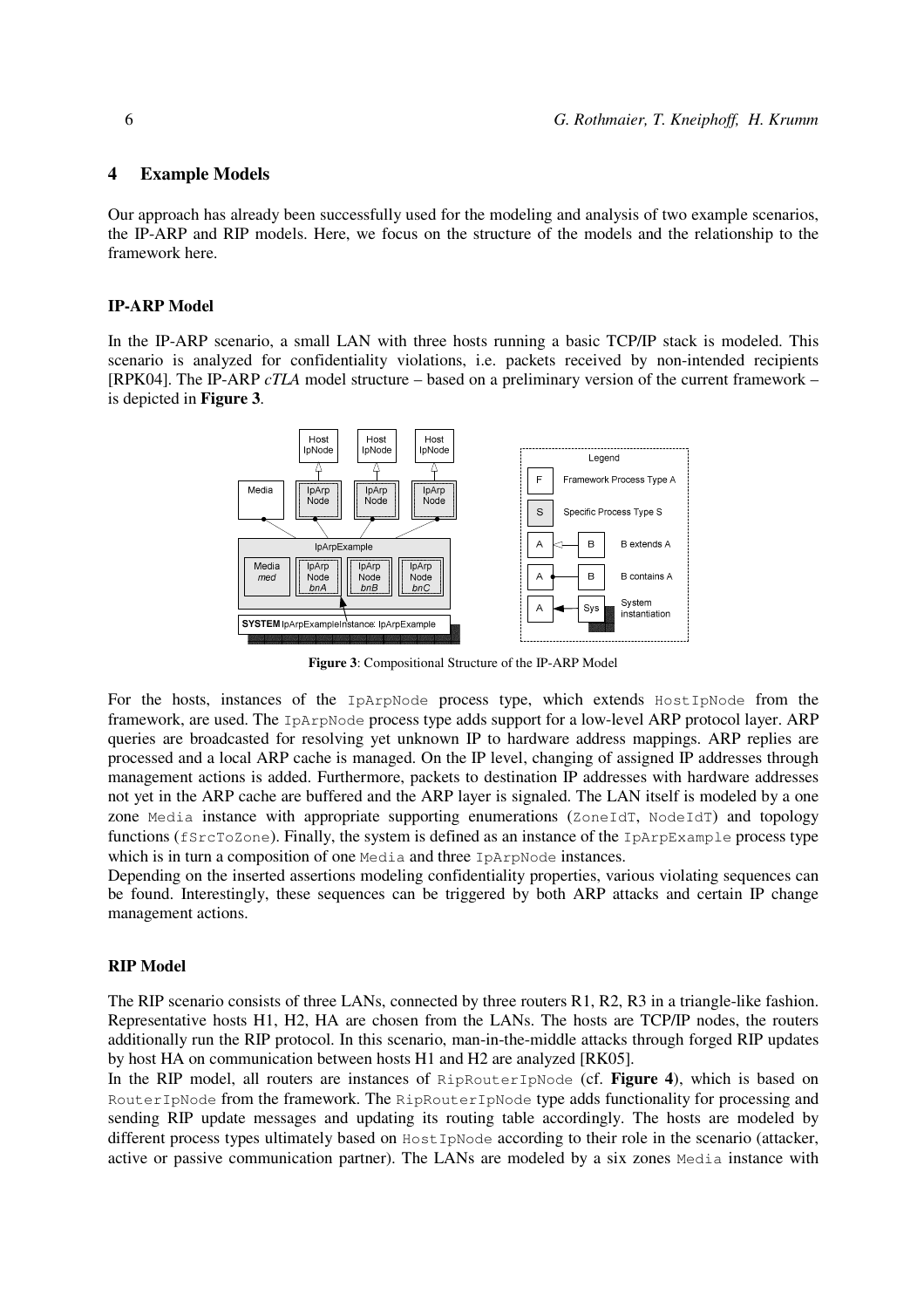appropriate helper enumerations and functions. The system is an instance of the composed process type IpRipExample containing Media, three RipRouterIpNode, and three HostIpNode derived instances.



**Figure 4**: Compositional Structure of the RIP Model

Again, depending on the exact property modeling, various attack sequences can be found. **Figure 5** shows an example sequence. The sequences resemble typical routing attack ideas mentioned in [BHE01].



**Figure 5**: Simplified Attack Sequence in the RIP scenario

#### **5 Translating cTLA Specifications to Promela**

To be able to leverage both a high level *cTLA* based framework and *SPIN*'s powerful capabilities for checking *Promela* specifications, we engineered the *cTLA2PC* tool. It takes a *cTLA* specification as input and transforms it to an equivalent, optimized *Promela* specification. Alternatively, the output of a simplified, "flat" *cTLA* specification is possible as well. *cTLA2PC* is based on the ANTLR [PQ95] parser construction kit. In the following section, we give a short description of the most current version *cTLA2PC* version ("cTLA2PC 2").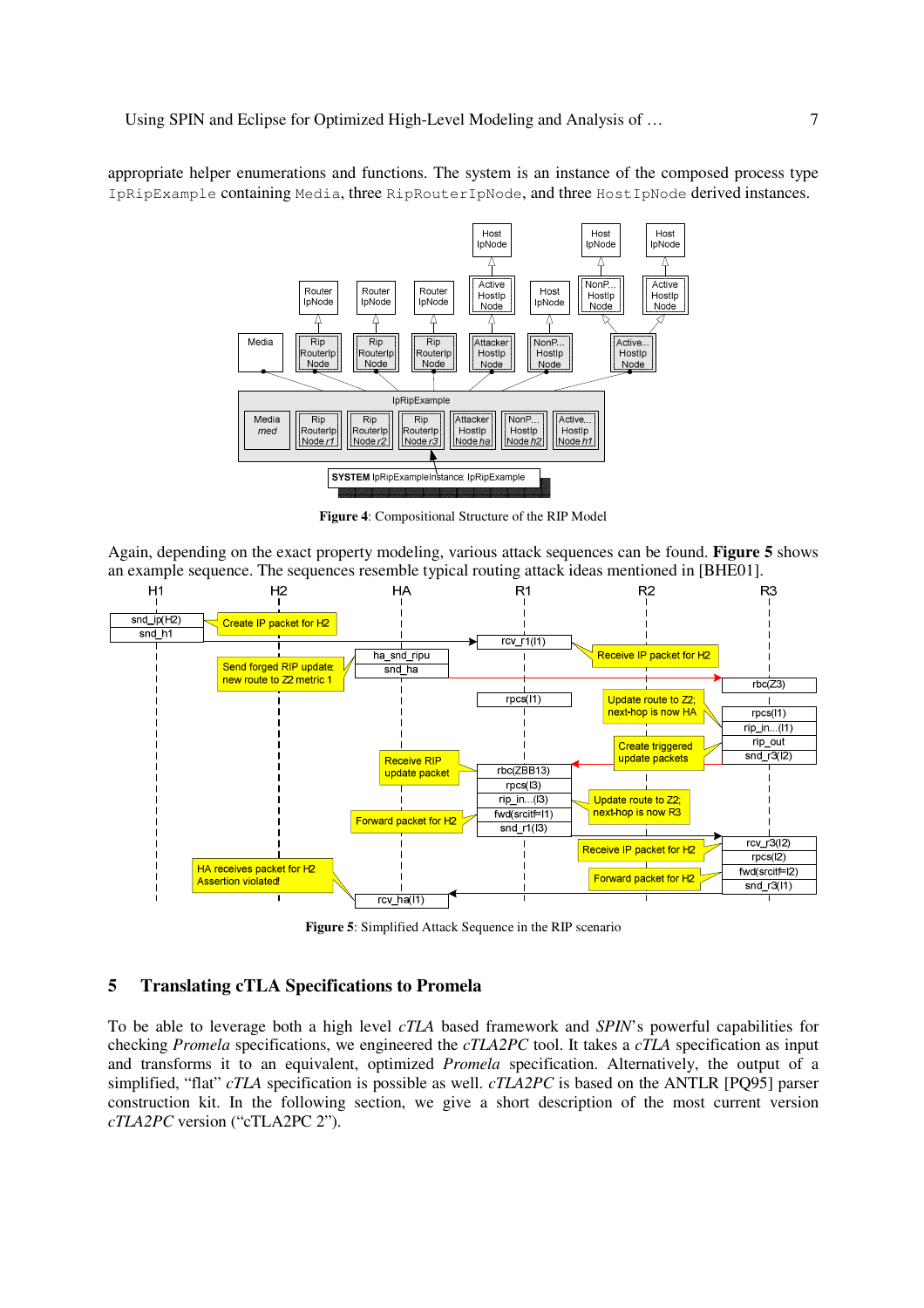The translation process starts with the scanner and parser components of *cTLA2PC*. If syntax errors are encountered, *cTLA2PC* prints an error message and the translation halts right after the parsing phase. After scanning and parsing, the semantic analysis is applied. Semantic analysis includes type checking of action parameters, function return values and assignments. Again, errors are flagged and stop the translation process.

The key phase for the translation of *cTLA* specifications to *Promela* is the *expansion* (cf. **Figure 6**). It transforms a compositional *cTLA* system to an expanded *cTLA* system. A compositional *cTLA* system (CompSystemInstance) is an instance of a process type (CompSystemType) containing process type instances (e.g. pt1i1, pt2i1, …). Each process type (PT1, PT2, …) may contain or extend further process types.



**Figure 6**: Transforming a Compositional cTLA System to Promela

Because such a model structure is not possible with *Promela*'s process types (proctype), extended and contained process types must be resolved prior to building the *Promela* system. This is done during the expansion phase. As an example, consider the expansion of an action from the IP-ARP model (cf. **Listing 1**). The compositional form of the action is given by the coupling of actions from the contained process type instances bnA (of process type IpArpNode) and med (Media). The expanded form of the action contains no process type instances. Instead, init code and variables from the instances have been merged directly into the generated expanded or *flat* system type (ExpSystemType). This allows the actions to be flat as well, i.e. to directly consist of the merged action code of the previously coupled instances.

```
// Original Action as defined in the Compositional System 
snd A( pkt: PacketT ) ::= bnA.snd( pkt ) AND med.in( pkt );
// Action after Expansion (Flat System) 
snd_A( pkt: PacketT ) ::= 
   pValidIf(pkt.sci, NA_MII) // guards
   AND bnA_ifs[pkt.sci - 1].usd = TRUE 
  AND bnA_ifs[pkt.sci - 1].spa.usd = TRUE
   AND pkt = bnA_ifs[pkt.sci - 1].spa.pkt 
   AND fSrcToZone(pkt.scn, pkt.sci) != UNKNOWN_ZONE 
  AND med_buf[fSrcToZone(pkt.scn, pkt.sci) - 1].usd = FALSE
  AND bnA ifs[pkt.sci - 1].spa.usd' = FALSE // effects
  AND med_buf[fSrcToZone(pkt.scn, pkt.sci) - 1].usd' = TRUE
   AND med_buf[fSrcToZone(pkt.scn, pkt.sci) - 1].pkt' = pkt;
```
**Listing 1**: Compositional and Expanded Form of an Action

Starting from the flat system, code optimizations can be applied. **Section 6** describes a few optimizations optionally done by *cTLA2PC* during this phase.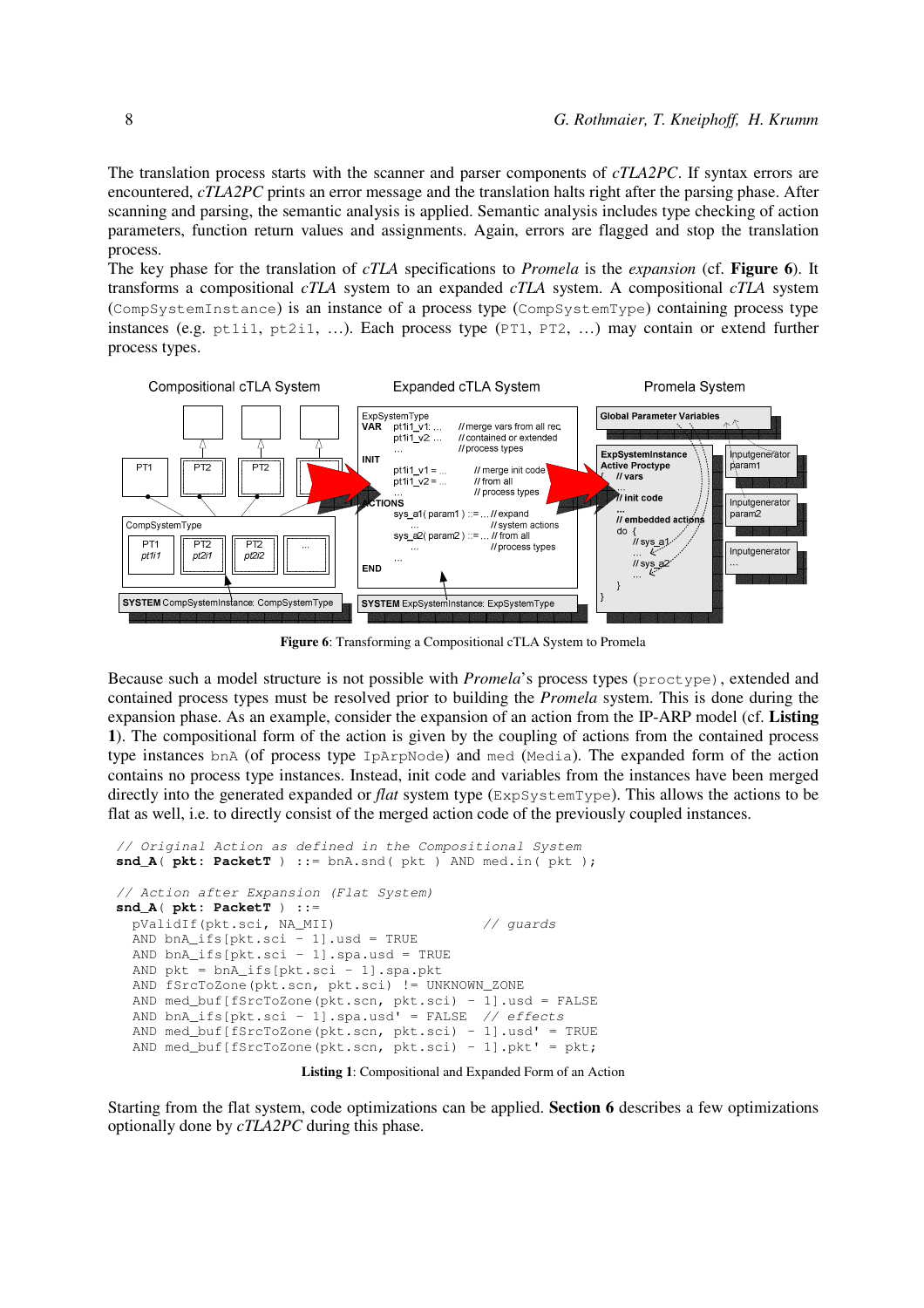Depending on the chosen output, either the *cTLA* code generation or the *Promela* code generation phase follows. The key step in the *Promela* code generation phase is the handling of actions and their parameters. Because of the expansion phase only a single, simple process instance is left in the system. This instance, however, still contains multiple, parameterized actions. Thus, all actions are embedded into a *Promela* non-deterministic do selection loop. The translation of the actions themselves, which are structured into *guard and effect* statements, can be done quite easily. Quantified guards (*cTLA* keywords FORALL, EXISTS) and effects (UPDATEALL) are special cases which have to be handled through the introduction of local loop blocks and corresponding temporary variables (*Promela* keyword hidden) in the code.

```
typedef PacketT { // typedefs and constants
  NodeIdT scn; 
 ... 
} 
... 
PacketT param_PacketT; // global parameter variables
... 
active proctype IpArpExampleInstance() // system instance
{... // decl. of variables and INIT code 
  do // non-determin. action selection loop 
   :: d_step { // ACTION: snd_A( pkt: PacketT ) 
     ... 1992. The set of the set of the set of the set of the set of the set of the set of the set of the set of the set of the set of the set of the set of the set of the set of the set of the set of the set of the set of t
   } 
   ... // next action 
   od; 
} 
active proctype pa...T_scnInputGen() // input generator process
{ do 
   :: param_PacketT.scn = 0; 
   :: param_PacketT.scn = 1; 
   ... 
  od; 
} 
... // further inputgens
```

```
Listing 2: Example Structure of a Basic Promela Specification Generated by cTLA2PC
```
Still, action parameters have to be handled. They are implicitly existentially quantified in *cTLA*, i.e. if parameter values exist that satisfy the action's guards, the action is executable with this parameter setting. Action parameters are handled through the introduction of shared global variables and input generator processes. At first, we tried using *Promela channels* instead of shared variables, but simple global variables proved to be more efficient. The actions' parameters are replaced by these variables. *Input generator* processes are used to allow the global variables to reach all possible values. The processes use the *randomness non-deterministic if* approach described in [Ruy01]. Different actions may (re-)use the same global variables and input generator processes, thus reducing the number of additional variables and processes. All together, the generated *Promela* specification is structured as the example depicted in **Listing 2**.

The described approach works fine and was successfully used in [RPK04], but is relatively costly in terms of possible transitions and – to a lesser extent – state space. In **Section 6** we discuss a more efficient approach to the handling of parameterized actions.

Finally, the *Promela* code generation follows. Thanks to the previously generated intermediate code, the *Promela* code is derived in a straightforward way. This concludes the translation process. Additional translation options, which are useful for special cases, are recognized by *cTLA2PC*. For example, the - simulation switch includes a control flow generator and symbolic action names into the *Promela* code. This allows scripted testing of partial execution sequences and symbolic choice of actions in *SPIN*'s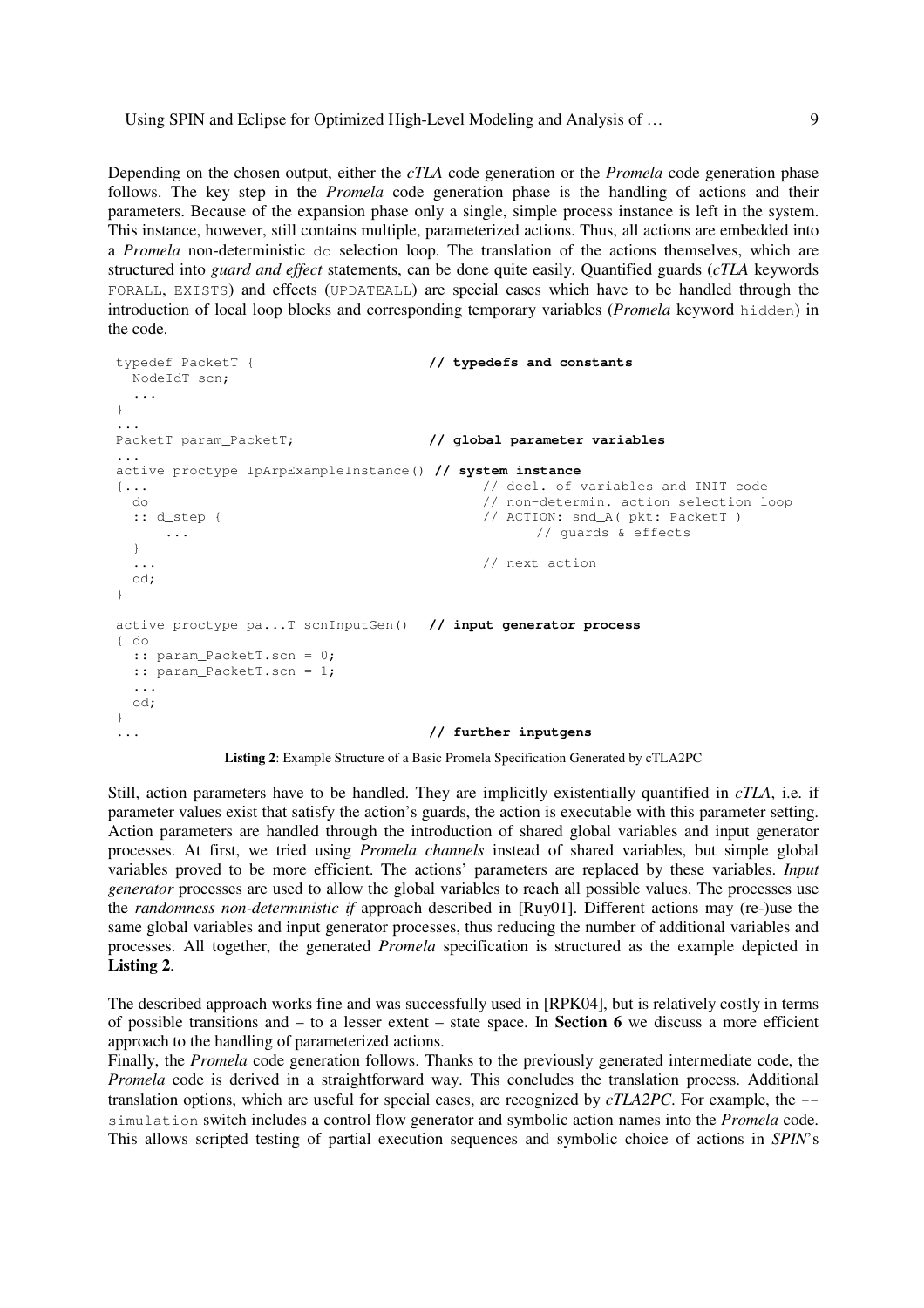interactive simulation mode. Furthermore, the --trace-points switch inserts extra output statements to ease the understanding of trail file sequences during guided simulation.

#### **6 Optimizations**

Our current tool version, *cTLA2PC* 2, supports several switches for applying different optimizations to the *Promela* code. Some of the low-level optimizations are inspired from [Ruy01]. Ruys describes the *bitvector* optimization. *SPIN* internally stores each element of a bit array as a byte. This may lead to an eightfold increase in the size of the state vector. The bitvector optimization maps up to eight elements of a bit array into a single byte and replaces element accesses with appropriate macros. With cTLA2PCs -optbitarrays and --opt-bool2byte switches, we implement a *generalized bitvector* optimization. Arrays of records with multi bit fields – possibly of different size – are mapped into arrays of  $byte$ . Furthermore, bools are mapped into bytes as well, because *SPIN* internally stores each bool as a byte. Using this generalized bitvector optimization we were able to significantly reduce the state vector for both the IP-ARP and the RIP model (cf. **Table 1**).

Higher level optimizations can lead to even better results. Our models have a special structure because of their *cTLA* origin. This of course leads to particular optimization possibilities. A rewarding area for optimizations is the transformation of actions. During this transformation several new processes and variables for handling action parameters are created (cf. **Section 5**).

```
// Action after Parameter Refinement: Split pkt into its Fields and Transform all 
// Accesses 
snd_A( x_pkt_scn, x_pkt_sci, x_pkt_sha, x_pkt_dha, x_pkt_dat ) ::= 
   pValidIf(x_pkt_sci, NA_MII) 
   AND bnA_ifs[x_pkt_sci - 1].usd = TRUE 
  AND bnA_ifs[x៊_pt_sci - 1].spa.usd = TRUE
  // pkt = bnA_ifs[pkt.sci - 1].spa.pkt // transformed into fields 
  AND x_pkt_scn = bnA_ifs[x_pkt_sci - 1].spa.pkt.scn // equality
   AND x_pkt_sci = bnA_ifs[x_pkt_sci – 1].spa.pkt.sci // equal. with dependency
   ... 
  AND x_pkt_dat = bnA_ifs[x_pkt_sci - 1].spa.pkt.dat // equality
   AND fSrcToZone(x_pkt_scn, x_pkt_sci) != UNKNOWN_ZONE 
 ... 
   // AND med_buf[fSrcToZone(pkt.scn, x_pkt_sci) - 1].pkt' = pkt; // transform 
  AND med buf[fSrcToZone(x_pkt_scn, x_pkt_sci) - 1].pkt.scn' = x_pkt_scn;
   ... 
  AND med_buf[fSrcToZone(x_pkt_scn, x_pkt_sci) - 1].pkt.dat' = x_pkt_dat;
// Action after Paramodulation: substitute all occurrences of x pkt_scn, x pkt_sha,
// x_pkt_dha, x_pkt_dat and remove obtained guards of the form a=a (always true) 
snd_A( x_pkt_sci ) ::= 
   pValidIf(x_pkt_sci, NA_MII) 
   AND bnA_ifs[x_pkt_sci - 1].usd = TRUE 
   AND bnA_ifs[x_pkt_sci - 1].spa.usd = TRUE 
  AND x_pkt_sci = bnA_ifs[x_pkt_sci - 1].spa.pkt.sci // only this guard remains
   AND fSrcToZone(bnA_ifs[x_pkt_sci–1].spa.pkt.scn, x_pkt_sci)!= UNKNOWN_ZONE 
   ... 
   AND med_buf[fSrcToZone(bnA_ifs[x_pkt_sci–1].spa.pkt.scn, x_pkt_sci) - 
      1].pkt.scn' = bnA_ifs[x_pkt_sci – 1].spa.pkt.scn; 
 ... 
   AND med_buf[fSrcToZone(bnA_ifs[x_pkt_sci–1].spa.pkt.scn, x_pkt_sci) - 
      1].pkt.dat' = bnA_ifs[x_pkt_sci – 1].spa.pkt.dat; 
                      Listing 3: Refining Parameters and Paramodulating an Action
```
The *paramodulation* optimization makes use of coupling between parameters in *cTLA* system actions. Typically, some action parameters serve as output parameters of constituting process actions. Thus, value determining equalities exist. Using these equalities, parameters occurrences in the action can be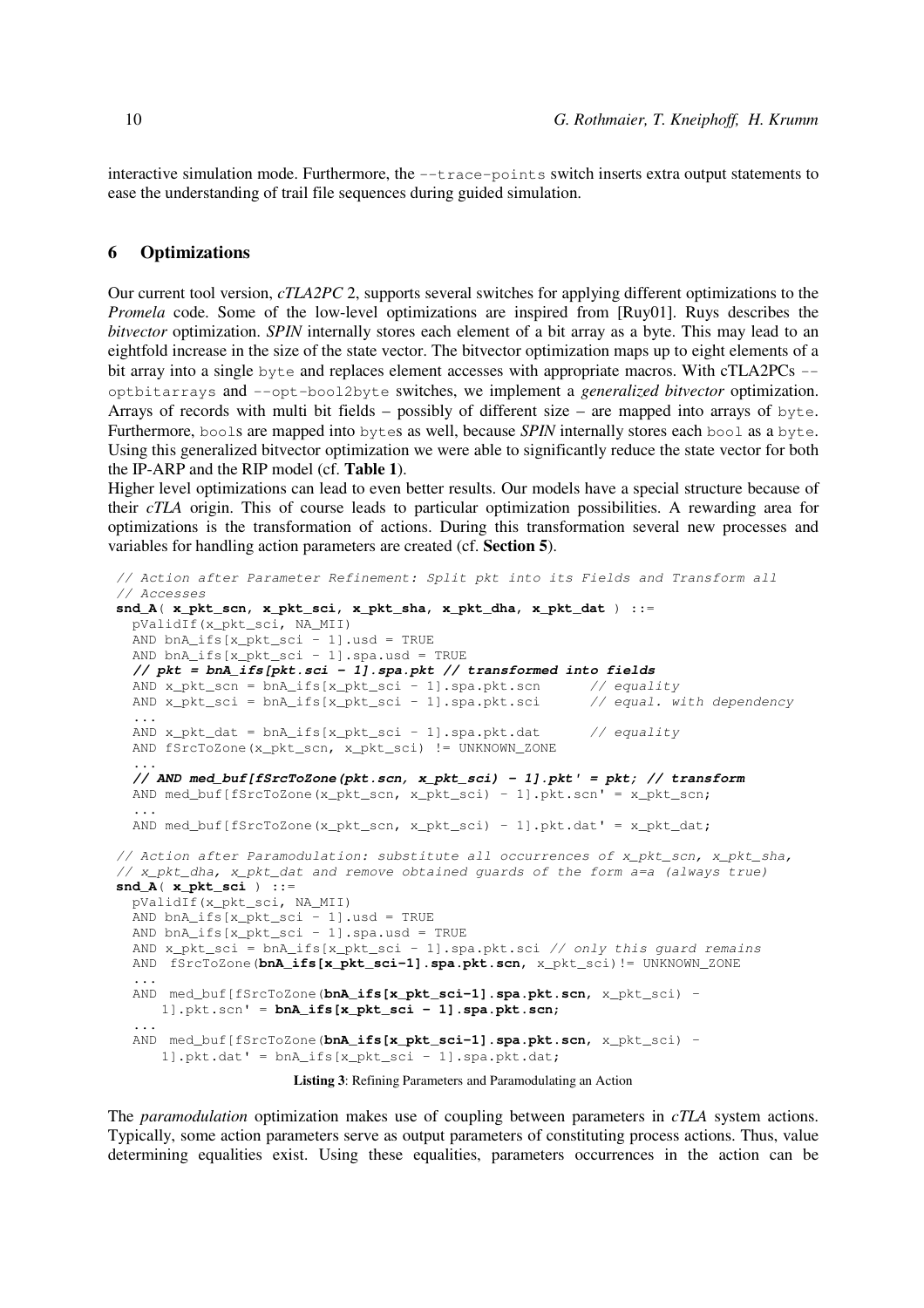substituted and the parameters can be removed from the action's parameter list. As an example of a slightly more complicated case, reconsider action snd\_A from **Listing 1**. The action's parameters are snd  $A$ ( pkt: PacketT), where PacketT is a record and an equality pkt = bnA\_ifs[ pkt.sci-1 ].spa.pkt exists. Substituting pkt using this equality does not work, because the right hand side depends on the field sci of pkt. However, after a *parameter refinement* of snd\_A, i.e. splitting its parameter pkt into its fields scn, sci, sha, dha, dat and transforming all guards and effects containing pkt accordingly (cf. **Listing 3**), partial paramodulation becomes possible. Now, equalities without dependencies exist for all fields of pkt except sci. Accordingly, all parameters but x\_pkt\_sci can be substituted in snd A, leading to the final version snd  $A(x)$  pkt sci) with just one simple parameter.

Paramodulation optimizes a model with respect to two aspects. First, the number of shared global variables is reduced, inducing a smaller state space. Second, corresponding input generator processes are saved as well. This leads to fewer possible transitions and accordingly smaller search depths for checking action sequences. In both the IP-ARP and the RIP model, the state vector is clearly smaller after applying the paramodulation optimization (cf. **Table 1**).

| <b>Model</b>  | Optimization          | <b>State Vector</b> |
|---------------|-----------------------|---------------------|
| <b>IP-ARP</b> | Standard              | 250 Bytes           |
|               | Paramodulation        | 210 Bytes           |
|               | Generalized Bitvector | 168 Bytes           |
| <b>RIP</b>    | Standard              | 448 Bytes           |
|               | Paramodulation        | 424 Bytes           |
|               | Generalized Bitvector | 344 Bytes           |

**Table 1**: Effects of Different Optimizations for both the IP-ARP and RIP Models

Even with paramodulation, however, a larger RIP based example scenario [RK05] could not be analyzed by *SPIN*. Input generator processes for setting parameter values substantially increase the complexity of the *Promela* model. The state vector is only enlarged by a small amount (about 4 bytes per process), but the number of possible transitions is expanded greatly. For example, each setting of a parameter value requires at least one step. If an action requires several parameters, usually a separate setting step is required for each parameter. Furthermore, because all input generators run freely as separate processes, two types of *useless sequences* are possible. First, sequences setting parameters not used by (and not defined for) an action may occur. Second, the same parameter may be set in several consecutive steps, each time overwriting the previous value. Only the last step of such a sequence before an action execution determines the parameter value. Because *SPIN* must consider all possible sequences for model checking, however, it has to follow the useless sequence types as well.

To prevent these useless sequence types, we evaluated making input generators and actions more intelligent. For that purpose, we enhanced *cTLA2PC* to add code to the beginning of an action that sets enable flags only for the input generators associated with the used parameters. Each input generator resets its enable flag after setting a parameter value. This approach prevents both useless sequence types mentioned above. Unfortunately, this approach proved to be counterproductive anyway. The additional flags and their management overhead usually add more complexity to the model than is saved through the prevention of the useless sequences.

Consequently, we developed a radically different approach for handling parameterized actions: *unrolling input generators*. Following this approach, no input generators are created by *cTLA2PC*. Instead, parameters are unrolled by copying the actions and replacing the parameters with fixed values. For example, an action with two parameters p1, p2 has to be copied  $|p_1|$ · $|p_2|$  times, where  $|p_i|$ , i=1, 2 is the cardinality of the type associated with parameter  $p_i$ . In the copies, the parameters are successively replaced with fixed values for all possible values. Because all variable types in *cTLA* (and *Promela*) are finite, the number of fixed actions replacing a parameterized action is finite as well.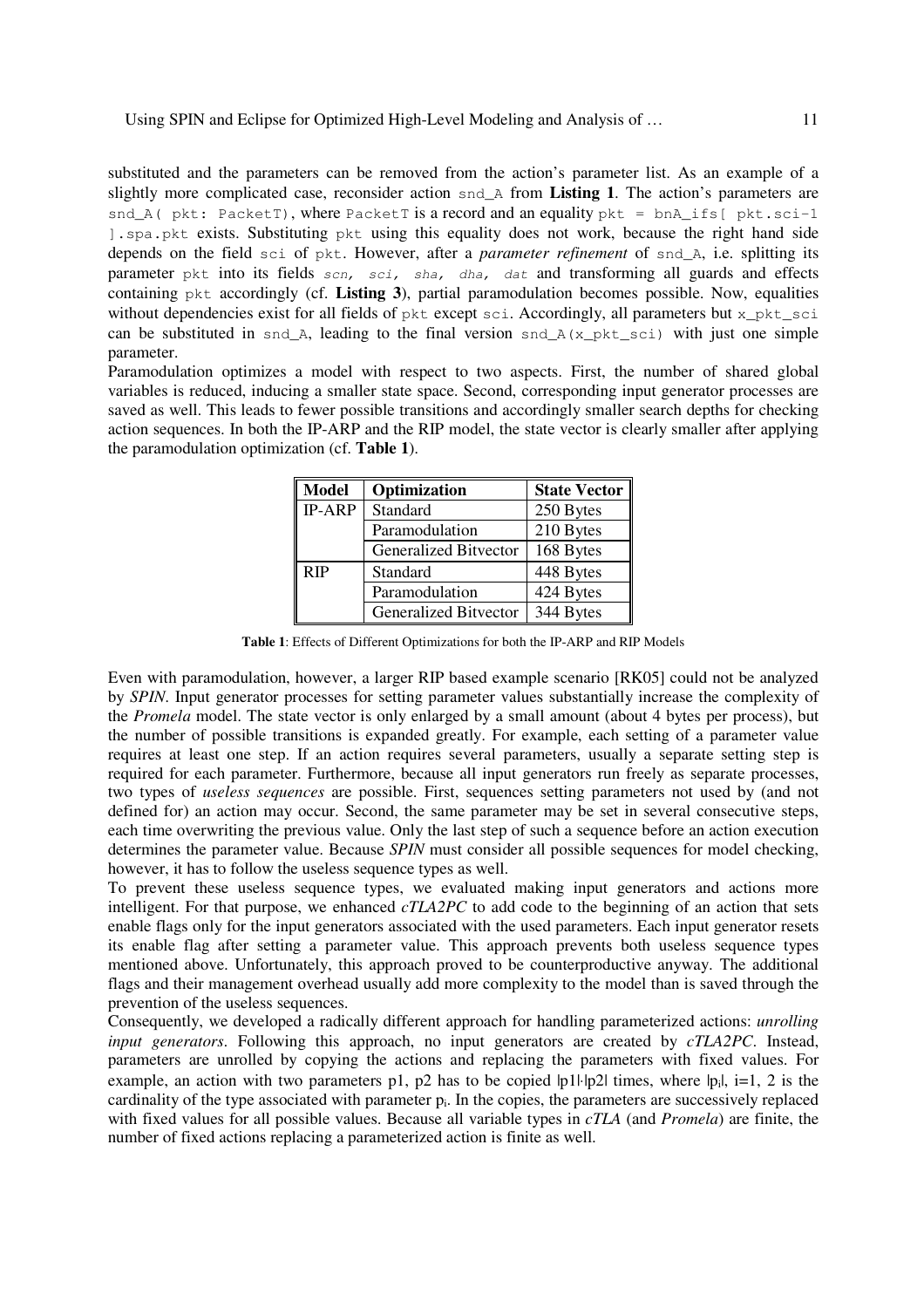Of course, the unroll optimization may lead to very large *Promela* specifications, but this only increases translation time. *SPIN* itself copes well with such specifications<sup>1</sup>. We evaluated the effects of the unroll optimization with the afore-mentioned RIP scenario. For benchmark purposes a simple assertion was added to the rcv action of host H2. This assertion was analyzed using *SPIN* in breadth-first search mode. As **Table 2** shows, *SPIN* performs remarkably better with the *Promela* model generated using the unroll approach than with standard input generators.

|          |           | <b>Optimization   State Vector   Stored States</b> | <b>Transitions</b> | Depth | Memory        |
|----------|-----------|----------------------------------------------------|--------------------|-------|---------------|
| Standard | 332 Bytes | $1.19E + 06$                                       | $2.3E + 08$        | 14    | $203$ MB ytes |
| Unroll   | 316 Bytes | $1.99E + 04$                                       | $1.8E + 06$        |       | 11 MB vtes    |

**Table 2**: Effects on state vector size, transitions and depth of the unroll optimization in the RIP model

As input generator steps are no longer needed, the search depth required for finding a violating path is reduced as is the number of possible transitions at each level. Furthermore, the state vector is decreased as well. The unroll optimization was the critical last step for the successful automated analysis of the RIP model with *SPIN*.

Finally, efficiency should be kept in mind right from the design phase of a model. There, the framework helps again. Derived models inherit ideas from efficient protocol implementation (cf. **Section 3**), thus saving buffers and actions right from the start.

## **7 Eclipse Integration**

We aim to ease the application of our modeling and analysis approach through appropriate tool support and integration. The *Eclipse* workbench is a well-known, widely adopted "universal tool platform" [Ecl05]. It defines only a core set of services. A modern plug-in architecture [Bol03] allows extending and customizing *Eclipse*'s functionality. Current web directories [Ecl05b] contain over 700 *Eclipse* plug-ins, even if many are of an experimental nature. We engineered a prototypical integration of the *SPIN* and *cTLA2PC* tools into *Eclipse*.



**Figure 7**: Eclipse Integration: Plug-in Architecture (UML Component Diagramm)

#### **Architecture**

**.** 

Our integration is comprised of 8 *Eclipse* plug-ins (cf. **Figure 7**) implemented by 70 Java classes, totaling about 12,000 lines of code.

Except for the promelaeditor and ctlaeditor plug-ins, all plug-ins are separated into a .ui and .core component. User interface elements are implemented by the .ui component, the corresponding non-graphical functionality is implemented by the .core component. The underlying architectural pattern of the *Eclipse* framework is that different UI implementations can be used to present the same core functionality. Communication between UI and core components is handled via events. Unfortunately, the

<sup>&</sup>lt;sup>1</sup> At least the Linux version, the Windows mingw32 port produced a yacc stack overflow during parsing.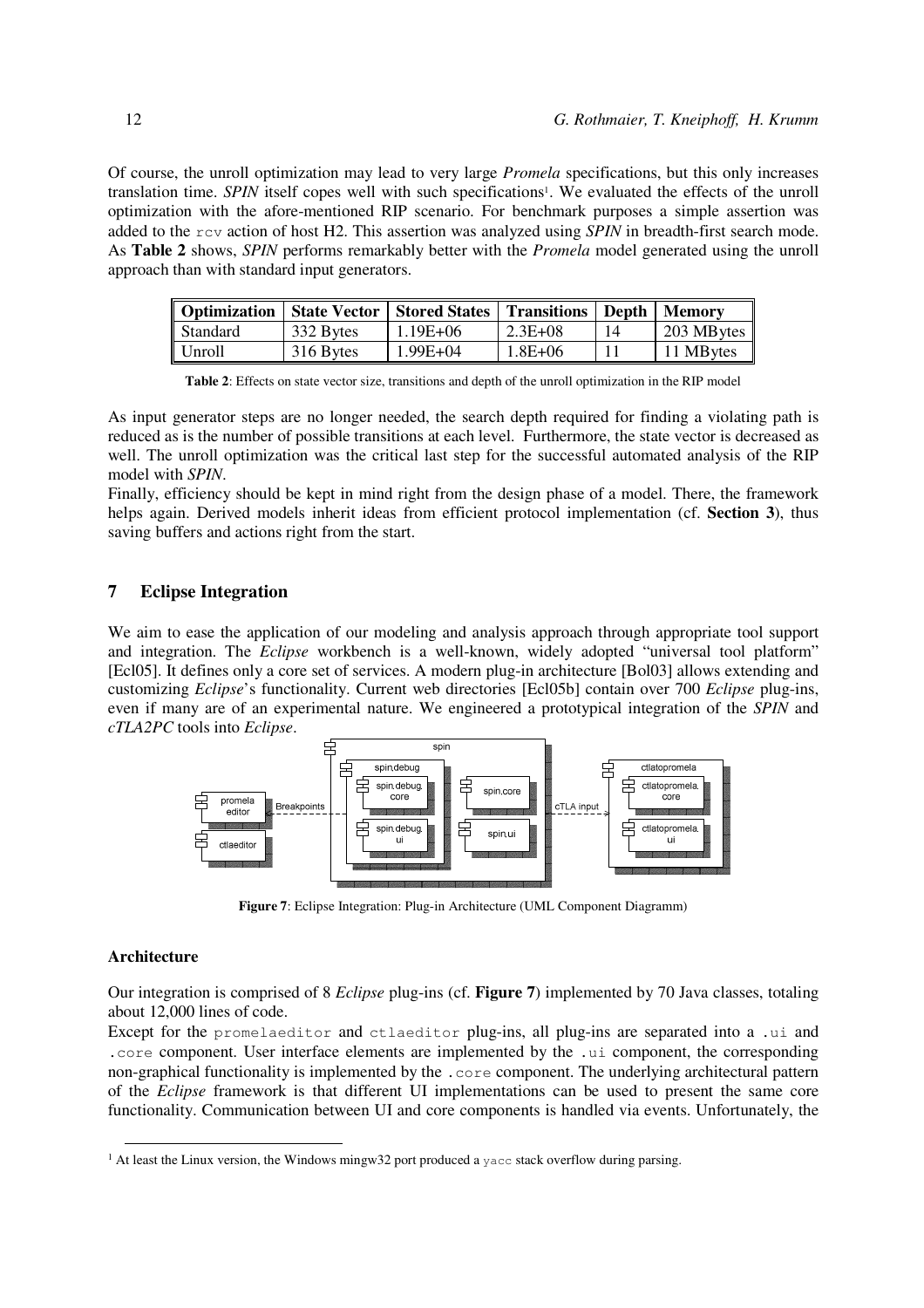Using SPIN and Eclipse for Optimized High-Level Modeling and Analysis of ... 13

conceptional separation between different plug-ins cannot be implemented to the last consequence. Some dependencies exist. As an example, the spin.debug.ui plug-in has to have knowledge of the name of the promelaeditor plug-in in order to provide the breakpoint-functionality correctly and not to interfere with other plug-ins.

The plug-ins are activated over the *Eclipse*-Plug-in-Architecture. During start-up, the plug-ins folder is scanned for MANIFEST-files, normally called plugin. xml, which is provided for every plug-in. The MANIFEST-file contains a description of the plug-in by indicating which *extension points* are implemented by the plug-in. This information is saved in a temporary database. Thus the plugin-code itself will only be loaded if necessary.

## **Features**

Taken together, our plug-ins provide the following key features of the *SPIN Eclipse* integration:

**Editing of Specifications.** *Promela* and *cTLA* specifications can be edited with all standard capabilities (Search/Replace, Cut/Paste, Open/Save). Furthermore, keywords and comments are highlighted in different colors for both *Promela* and *cTLA* specifications. To support the debugging features described below, breakpoint markers can be set in the editors.

The described functionality is implemented by two plug-ins (promelaeditor, ctlaeditor) which both extend the TextEditor class. Thus all of *Eclipse*'s standard editing capabilities are available within *Promela* and *cTLA* specifications as well.

**Specification Translation.** Translation of *cTLA* (to *Promela* with *cTLA2PC*) and *Promela* specifications (with *SPIN* to C) is supported from within *Eclipse*. Different translation options can be given and saved in configurations. Each syntax error creates a new entry in *Eclipse*'s tasks pane. Double clicking an entry in the tasks pane leads to the corresponding source line in the editor.

This functionality is implemented by the two plug-ins ctlatopromela.ui and ctlatopromela.core respectively spin.ui and spin.core. The .ui plug-ins contain a dialog for configuring translation options. The .core plug-ins run the *cTLA2PC* respectively the *SPIN* tool in the background and capture the output. This is done with the help of *Eclipse*'s *Launching* architecture for external tools. For each tool, a matching environment is derived from LaunchConfigurationType. This type specifies a method launch which executes the tool with a given configuration. A Configuration is a set of parameters as name-value pairs. Actual tool executions with actual parameter values are instances of LaunchConfiguration. Default values for source and destination file are derived from the currently selected workspace resource. A LaunchConfigurationDialog shows the parameter values and allows their modification prior to launching the tool. Furthermore, additional parameters may be given. The captured output is parsed for translation errors which are transferred to the tasks pane using *Eclipse*'s *Markers* mechanism.

**Simulation and Debugging.** Simulation of *Promela* specifications is supported from within *Eclipse*. In random simulation mode, *SPIN*'s output is simply captured and transferred to *Eclipse*'s console window. For interactive simulations, the output is parsed and an interactive selection dialog is displayed for each non-deterministic choice (cf. **Figure 8**). Choices marked by *SPIN* as "unexecutable" are not displayed in the selection dialog. Furthermore, "debugging" of *Promela* specifications is supported as well. Breakpoints can be set in the *Promela* editor. If the corresponding line of the specification is hit, the simulation will be stopped. The user can then resume the specification simulation or step through it. Additionaly, variables can be added to the watch window. That means that the current value of such a variable is always displayed by *Eclipse*.

The plug-in spin.core implements the functionality to run the *SPIN* tool in the background based on the *Launching* architecture as described above. A new LaunchConfigurationsType is defined for *SPIN* simulation. The spin.ui plug-in contains a dialog for setting additional *SPIN* options based on *Eclipse*'s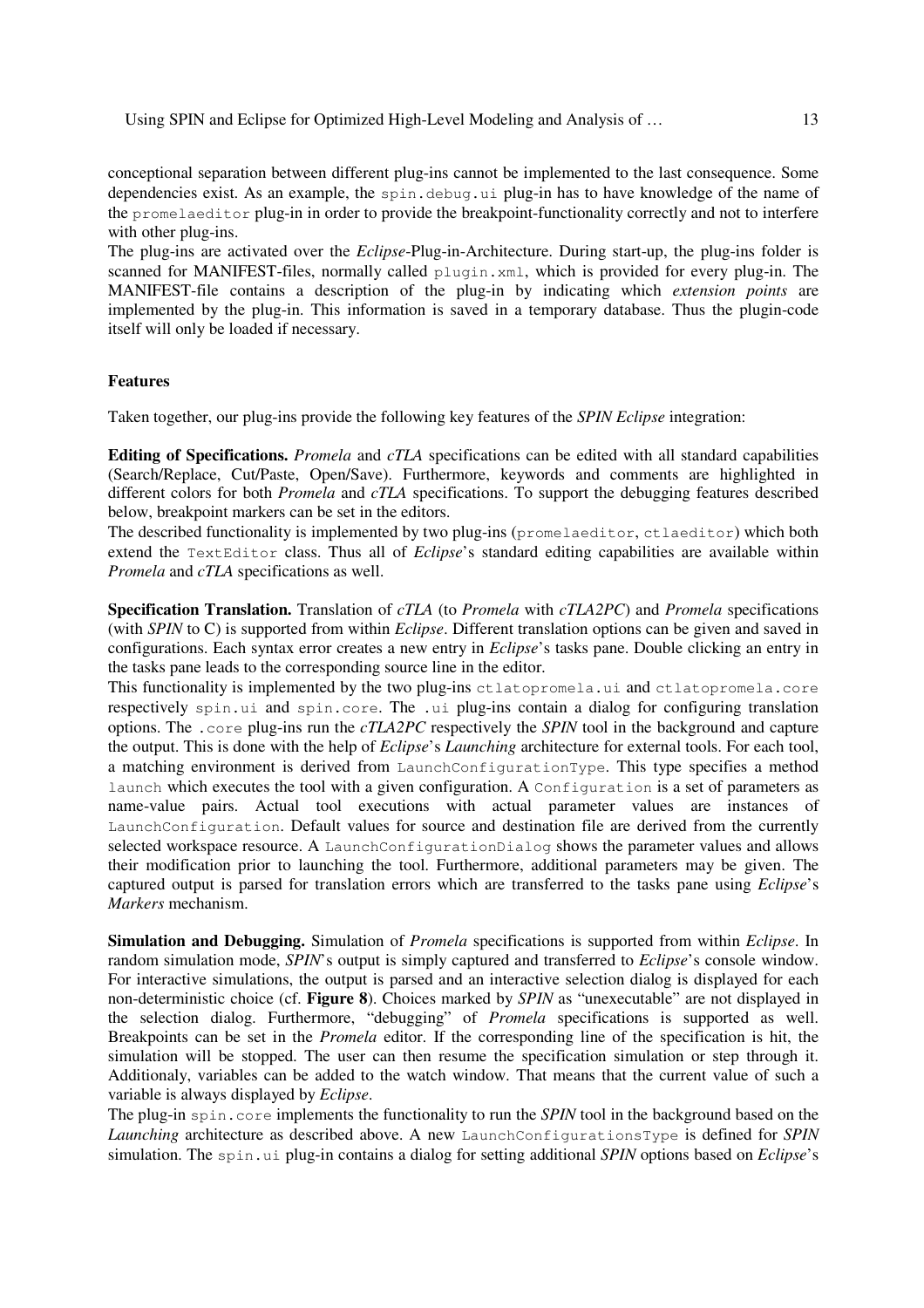LaunchConfigurationDialog and the selection dialog for interactive simulation. The spin.debug.core plug-in parses *SPIN* output and detects changes of watched variables, hit breakpoints etc. If breakpoints are defined, a CodeModifier is applied to the *Promela* file prior to starting the simulation. Its purpose is to add  $print(\Psi\setminus\Psi) = +$  nextBreakpoint.getFileName() + ":" + nextBreakpoint.getSourceLineNumber()+ "\\n\"); code at the appropriate lines. The plug-in captures *SPIN*'s output using a limiting buffer and scans it for the MSC: marker. If the marker is found, a breakpoint has been hit. The breakpoint's file and line number can be extracted from the extra information after the question mark. This implementation of breakpoints resembles *XSpin* [Spi05].



**Figure 8**: Interactive Simulation of a Promela Specification in Eclipse's Debug Perspective

**Verification.** Finally, *Promela* specifications can be verified from within *Eclipse*. Parameters for verifier generation (e.g.  $-a$ ), verifier compilation (e.g.  $-DBFS$ ) and verifier execution (e.g.  $-m1000$ ) can be modified with a dialog by the user. *SPIN*'s verification output is then displayed in *Eclipse*'s console window.

The described functionality is implemented through a further LaunchConfigurationType and LaunchConfigurationDialog in the spin.core respectively spin.ui plug-ins.

Thanks to core services inherited from *Eclipse*, our integration covers further aspects, e.g. aggregation of files related to a specification into a project as well.

#### **8 Concluding Remarks**

The presented modeling framework and tool support facilitates the experimentation with small to medium size formal computer network models substantially and – as our experience showed – can be used not only